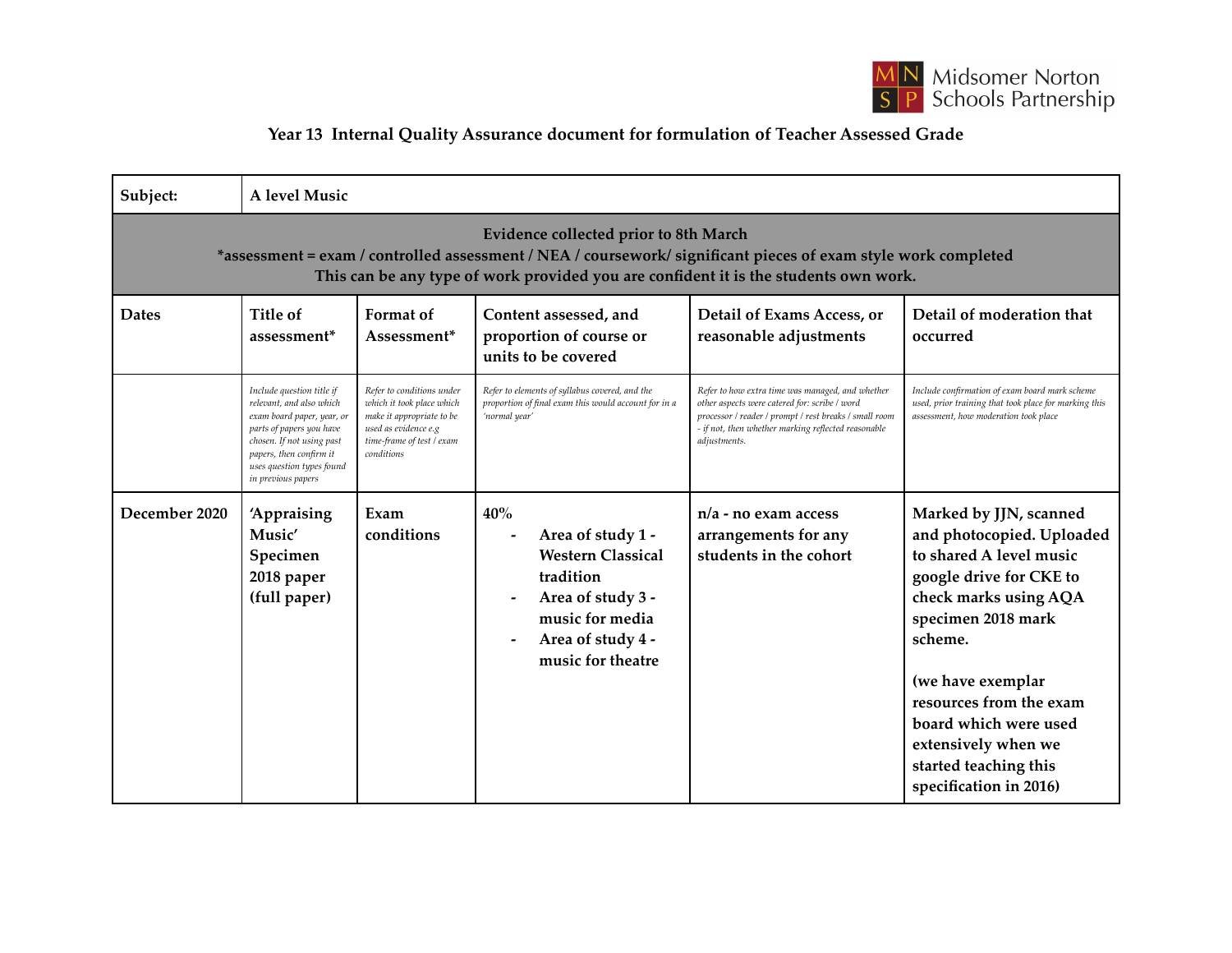

| November 2020 | Performance | Recording in<br>subject lesson<br>(CKE)<br>Summative<br>assessment                                                                                                                                                               | 35%<br>Each student has private<br>lessons with an<br>instrumental teacher<br>Assessed on:<br><b>Ambition of Project</b><br>(5)<br><b>Technical control</b><br>(15)<br><b>Expressive control</b><br>(15)<br>Performance<br>quality (15) | n/a | Recordings listened to by<br>JJN and CKE together<br>using AQA A level music<br>performance mark scheme<br>to arrive at marks together<br>based on CKE's initial<br>marks.<br>(we have exemplar<br>resources from the exam<br>board which were used<br>extensively when we<br>started teaching this<br>specification in 2016) |
|---------------|-------------|----------------------------------------------------------------------------------------------------------------------------------------------------------------------------------------------------------------------------------|-----------------------------------------------------------------------------------------------------------------------------------------------------------------------------------------------------------------------------------------|-----|-------------------------------------------------------------------------------------------------------------------------------------------------------------------------------------------------------------------------------------------------------------------------------------------------------------------------------|
| December 2020 | Composition | <b>Ideas</b> created<br>in lessons<br>(started in<br>Summer term<br>on one day<br>students<br>allowed to<br>come into<br>school,<br>continued in<br>September -<br>December<br>lessons of<br>2020)<br>Formative<br>assessment by | 25%<br>Assessed on:<br><b>Technical control</b><br>Development of<br>ideas<br>Use of musical<br>elements<br>Sense of style<br><b>Communication of</b><br>music (writing up<br>ideas)                                                    | n/a | Marked by JJN. Listened to<br>by CKE and marked using<br><b>AQA A level composition</b><br>mark scheme; after<br>discussion mark agreed<br>upon using the mark<br>scheme.<br>(we have exemplar<br>resources from the exam<br>board which were used<br>extensively when we<br>started teaching this<br>specification in 2016)  |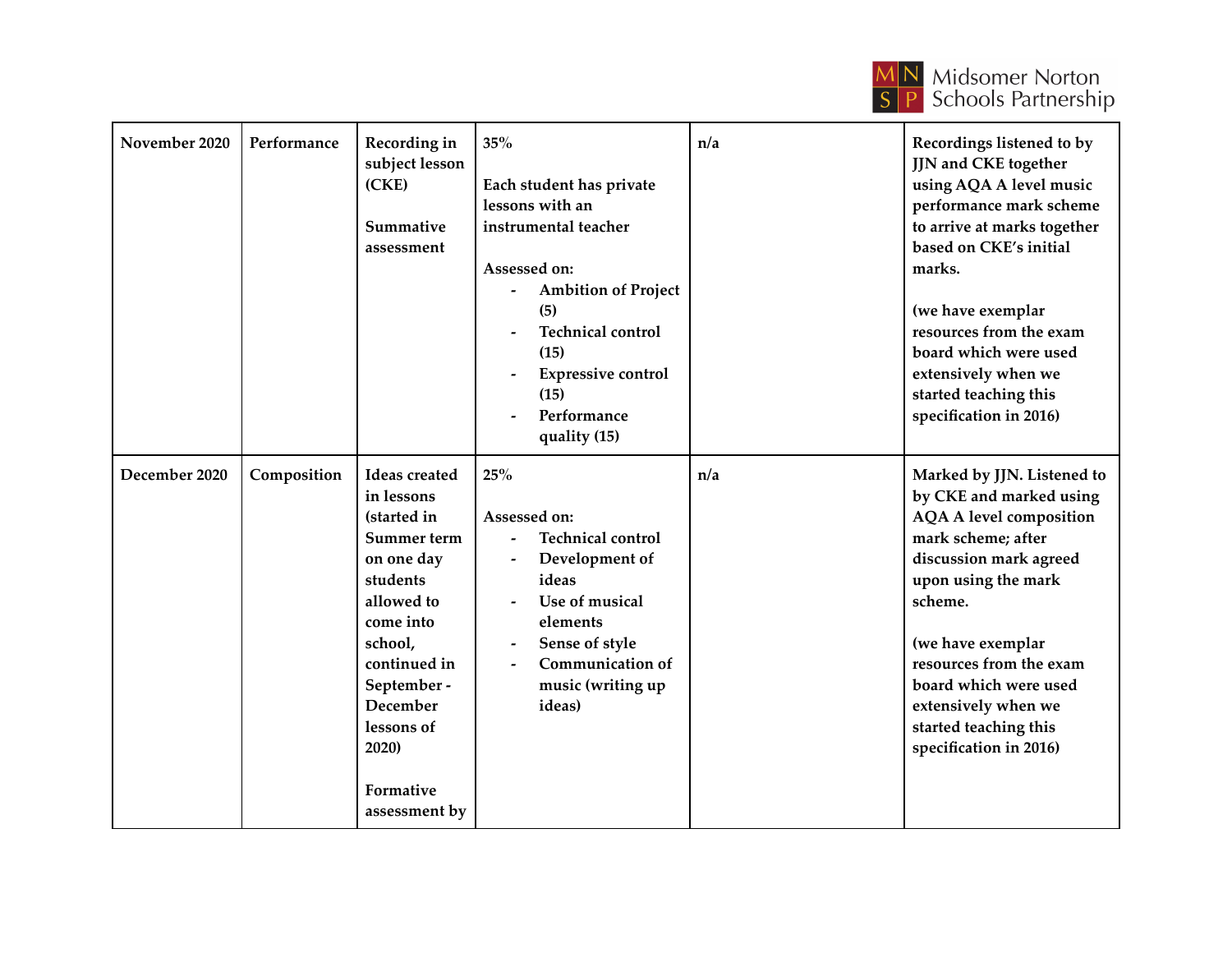

|                                                                                                                                                             |                                                                                                                                                                                                                            | <b>JJN</b>                                                                                                                                             |                                                                                                                                                                                                                                           |                                                                                                                                                                                                                                    |                                                                                                                                                  |  |
|-------------------------------------------------------------------------------------------------------------------------------------------------------------|----------------------------------------------------------------------------------------------------------------------------------------------------------------------------------------------------------------------------|--------------------------------------------------------------------------------------------------------------------------------------------------------|-------------------------------------------------------------------------------------------------------------------------------------------------------------------------------------------------------------------------------------------|------------------------------------------------------------------------------------------------------------------------------------------------------------------------------------------------------------------------------------|--------------------------------------------------------------------------------------------------------------------------------------------------|--|
| <b>Evidence collected after 8th March</b><br>*assessment = exam / controlled assessment / NEA / coursework/ significant pieces of exam style work completed |                                                                                                                                                                                                                            |                                                                                                                                                        |                                                                                                                                                                                                                                           |                                                                                                                                                                                                                                    |                                                                                                                                                  |  |
| <b>Dates</b>                                                                                                                                                | Title of<br>assessment <sup>*</sup>                                                                                                                                                                                        | Format of<br>Assessment*                                                                                                                               | Content assessed, and<br>proportion of course                                                                                                                                                                                             | Detail of Exams Access, or<br>reasonable adjustments                                                                                                                                                                               | Detail of moderation that<br>occurred                                                                                                            |  |
|                                                                                                                                                             | Include question title if<br>relevant, and also which<br>exam board paper, year, or<br>parts of papers you have<br>chosen. If not using past<br>papers, then confirm it<br>uses question types found<br>in previous papers | Refer to conditions under<br>which it took place which<br>make it appropriate to be<br>used as evidence e.g<br>time-frame of test / exam<br>conditions | Refer to elements of syllabus covered, and the<br>proportion of final exam this would account for in a<br>'normal year'                                                                                                                   | Refer to how extra time was managed, and whether<br>other aspects were catered for: scribe / word<br>processor / reader / prompt / rest breaks / small room<br>- if not, then whether marking reflected reasonable<br>adjustments. | Include confirmation of exam board mark scheme<br>used, prior training that took place for marking this<br>assessment, how moderation took place |  |
| Monday 10th<br>May period 2 -<br><b>CKE</b> lesson                                                                                                          | <b>AQA</b><br>Appraising<br>music 2020<br>paper                                                                                                                                                                            | <b>Section A:</b><br>Area of study<br>1 - Western<br>Classical<br>tradition                                                                            | Extract from one of<br>$1_{\cdot}$<br>the strands with<br>short answer Qs<br>Aural dictation Q<br>2.<br>based on another of<br>the strands<br>3.<br><b>Extract from</b><br>remaining strand<br>with long answer Q<br>$(10 \text{ marks})$ | If the assessment is<br>happening in the second<br>part of a double, students<br>can have the first lesson to<br>revise with the teacher                                                                                           | <b>AQA Appraising music</b><br>2020 mark scheme                                                                                                  |  |
| Tuesday 18th<br>May period 2 -<br>JJN lesson                                                                                                                | <b>AQA</b><br>Appraising<br>music 2020<br>paper                                                                                                                                                                            | <b>Section A:</b><br>Area of study<br>3 - Music for<br>media                                                                                           | Extract of<br>$1_{\cdot}$<br>representative<br>repertoire, short<br>answer Qs<br>2.<br>Extract of<br>representative<br>repertoire, short<br>answer Qs<br>Extract of<br>3.                                                                 |                                                                                                                                                                                                                                    | <b>AQA Appraising music</b><br>2020 mark scheme                                                                                                  |  |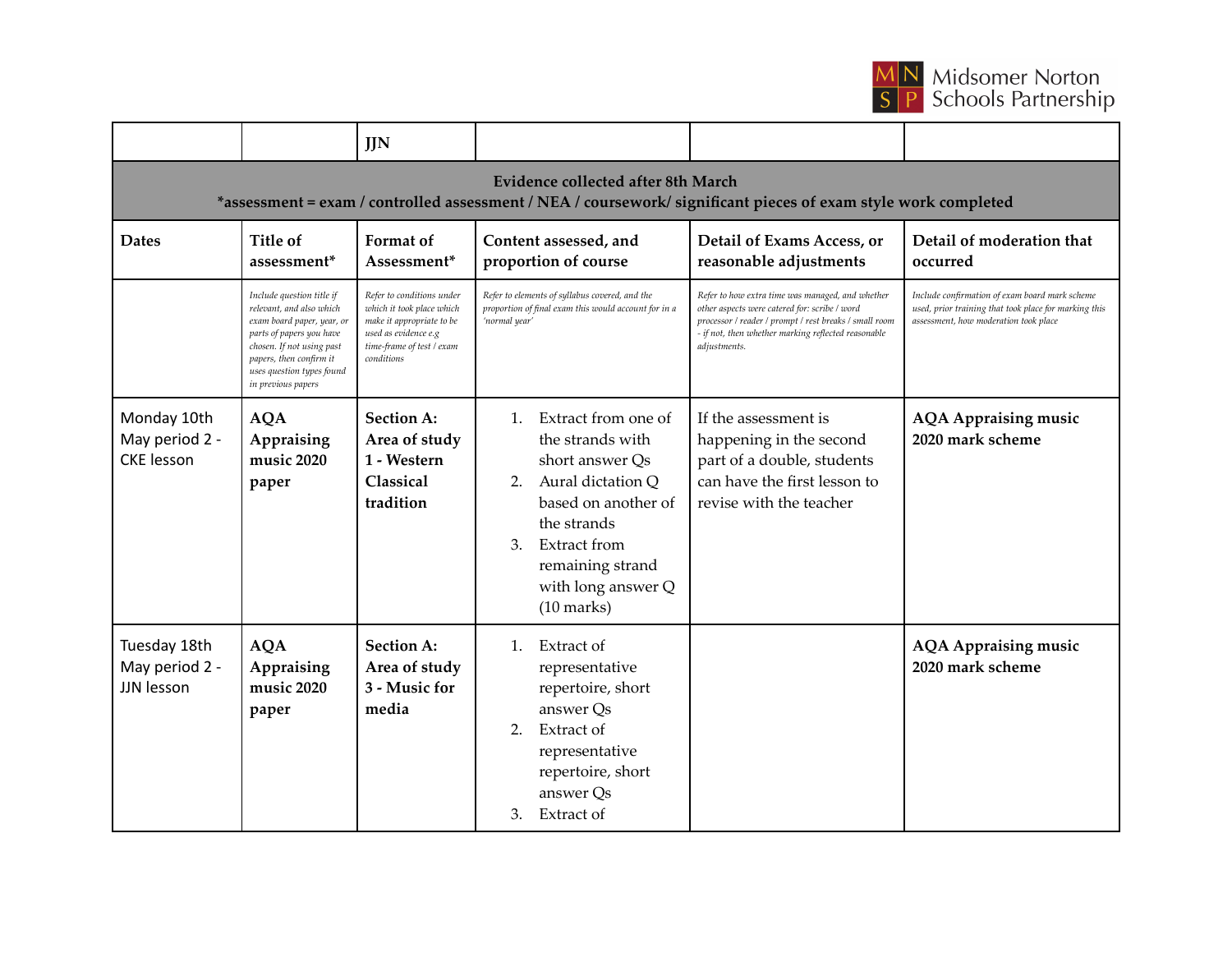

|                                               |                                                 |                                                                      | representative<br>repertoire, long<br>answer Q (10<br>marks)                                                                                                                                                                  |                                                                                                                                          |                                                 |
|-----------------------------------------------|-------------------------------------------------|----------------------------------------------------------------------|-------------------------------------------------------------------------------------------------------------------------------------------------------------------------------------------------------------------------------|------------------------------------------------------------------------------------------------------------------------------------------|-------------------------------------------------|
| Tuesday 4th<br>May period 2 -<br>JJN lesson   | <b>AQA</b><br>Appraising<br>music 2020<br>paper | <b>Section A:</b><br>Area of study<br>3 theatre                      | 1. Extract of<br>representative<br>repertoire, short<br>answer Qs<br>Extract of<br>2.<br>representative<br>repertoire, short<br>answer Qs<br>Extract of<br>3.<br>representative<br>repertoire, long<br>answer Q (10<br>marks) |                                                                                                                                          | <b>AQA Appraising music</b><br>2020 mark scheme |
| Friday 7th May<br>period 2 - CKE<br>lesson    | <b>AQA</b><br>Appraising<br>music 2020<br>paper | <b>Section B:</b><br><b>Baroque solo</b><br>concerto                 | Based on an extract of a<br>Baroque solo concerto,<br>combining short answer Qs<br>(2 marks), medium length Q<br>(5 marks) and a long answer<br>$Q(10 \text{ marks})$                                                         | If the assessment is<br>happening in the second<br>part of a double, students<br>can have the first lesson to<br>revise with the teacher | <b>AQA Appraising music</b><br>2020 mark scheme |
| Friday 30th<br>April period 2 -<br>JJN lesson | <b>AQA</b><br>Appraising<br>music 2020<br>paper | <b>Section B:</b><br>Mozart's<br>operas -<br>'Marriage of<br>Figaro' | Based on an extract from<br>'The Marriage of Figaro',<br>combining short answer Qs<br>(2 marks), medium length Q<br>(5 marks) and a long answer<br>$Q(10 \text{ marks})$                                                      | If the assessment is<br>happening in the second<br>part of a double, students<br>can have the first lesson to<br>revise with the teacher | <b>AQA Appraising music</b><br>2020 mark scheme |